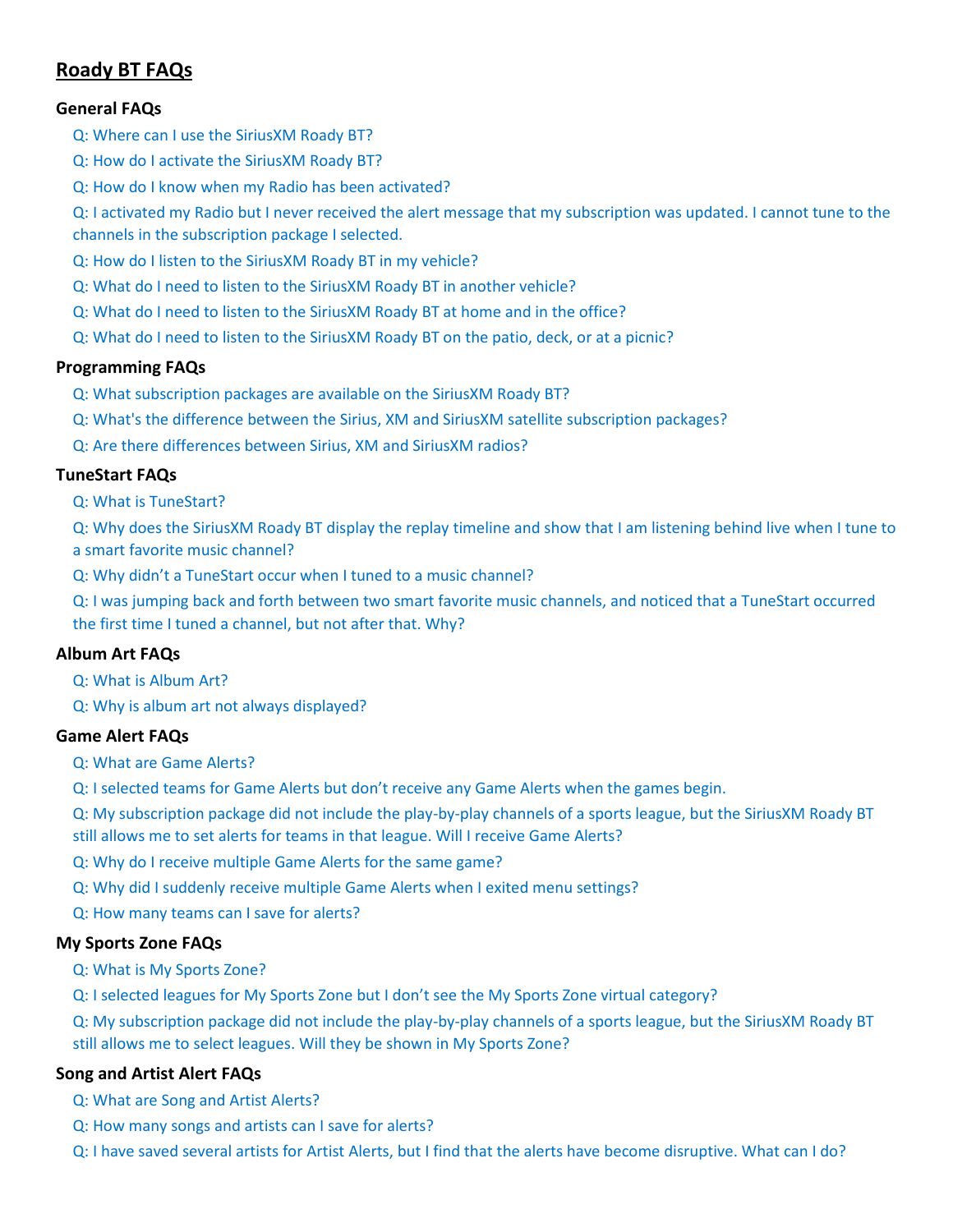[Q: I saved a Song Alert but I only receive the Song Alert when one particular artist sings the song. Why?](#page-6-8)

[Q: Why don't I receive Song/Artist Alerts when I am in menu settings?](#page-6-9)

### **[Smart Favorite Channels](#page-7-0)**

[Q: How many smart favorite channels can I save?](#page-7-1)

- [Q: How do I change favorite banks?](#page-7-2)
- [Q: How can I see what's currently playing on my favorite channels without having to tune to each favorite channel?](#page-7-3)

### **[Bluetooth Audio FAQs](#page-7-4)**

[Q: Where do I find instructions for pairing and connecting SiriusXM Roady BT with my vehicle headunit using a](#page-7-5)  [Bluetooth audio connection?](#page-7-5)

[Q: Are there any tips that might help me connect my SiriusXM Roady BT to my vehicle's headunit?](#page-7-6)

[Q: Are there any other tips and tricks I should be aware of when connecting the audio via Bluetooth?](#page-8-0)

[Q: Should I initiate pairing from the Roady BT or from the vehicle's headunit?](#page-8-1)

[Q: What if my vehicle's headunit does not allow me to initiate pairing from the SiriusXM Roady BT?](#page-8-2)

[Q: I was prompted for a PIN or Passcode but when I confirmed the PIN/Passcode I got the "Pairing Failed" message.](#page-9-0)  [Why should I do?](#page-9-0)

[Q: It seems that after I have confirmed the PIN/Passcode nothing happens. What should I do?](#page-9-1)

[Q: In the list of Discovered Bluetooth devices on the SiriusXM Roady BT I see one called "Unidentified Device". What is](#page-9-2)  [that?](#page-9-2)

[Q: Sometimes after pressing a button it seems that nothing happens. Should I press the button again?](#page-9-3)

[Q: I paired and connected the SiriusXM Roady BT but the audio is choppy. Should I try pairing and connecting again?](#page-9-4)

[Q: It says I successfully connected the SiriusXM Roady BT to the vehicle's headunit but I do not hear the SiriusXM](#page-9-5)  [audio playing, what should I do?](#page-9-5)

[Q: I tried pairing and connecting the SiriusXM Roady BT to my vehicle's headunit without success. Is there anything](#page-10-0)  [else I could try?](#page-10-0)

[Q: My vehicle's headunit does not show the currently playing Song Title or Artist Name, is something wrong?](#page-10-1)

[Q: I cannot Play/Pause the SiriusXM audio on the vehicle headunit, is something wrong?](#page-10-2)

## **[Bluetooth Reconnection FAQs](#page-10-3)**

[Q: When I start up my vehicle the vehicle headunit does not automatically select my SiriusXM Roady BT as the audio](#page-10-4)  [source, what should I do to fix this?](#page-10-4)

[Q: I assigned the vehicle's headunit cellphone profile to my cellphone and the SiriusXM Roady BT to the media](#page-10-5)  [streaming profile. But when I turn the vehicle off and then start it up again, both the cellphone and media streaming](#page-10-5)  [profiles are assigned to my cellphone. How can I stop this from happening?](#page-10-5)

[Q: I turned my SiriusXM Roady BT off and then turned it on while my vehicle was running. When my SiriusXM Roady](#page-10-6)  [BT was on again, it did not connect to the vehicle's headunit, what should I do?](#page-10-6)

## **[Bluetooth Vehicle Brand-Specific Tips](#page-11-0)**

[Honda Accord \(Some 2018 Models\) Tips](#page-11-1)

[Chevrolet \(Some Models\) Tips](#page-11-2)

[Nissan Altima \(Some 2019 Models\) Tips](#page-11-3)

[Toyota \(Some Models\) Tips](#page-11-4)

[Mercedes \(Some Models\) Tips](#page-11-5)

## **[FM Audio FAQs](#page-12-0)**

[Q: I'm using FM for the audio connection with the SiriusXM Roady BT. How do I quickly change FM channels?](#page-12-1)

[Q: How do I preset FM channels?](#page-12-2)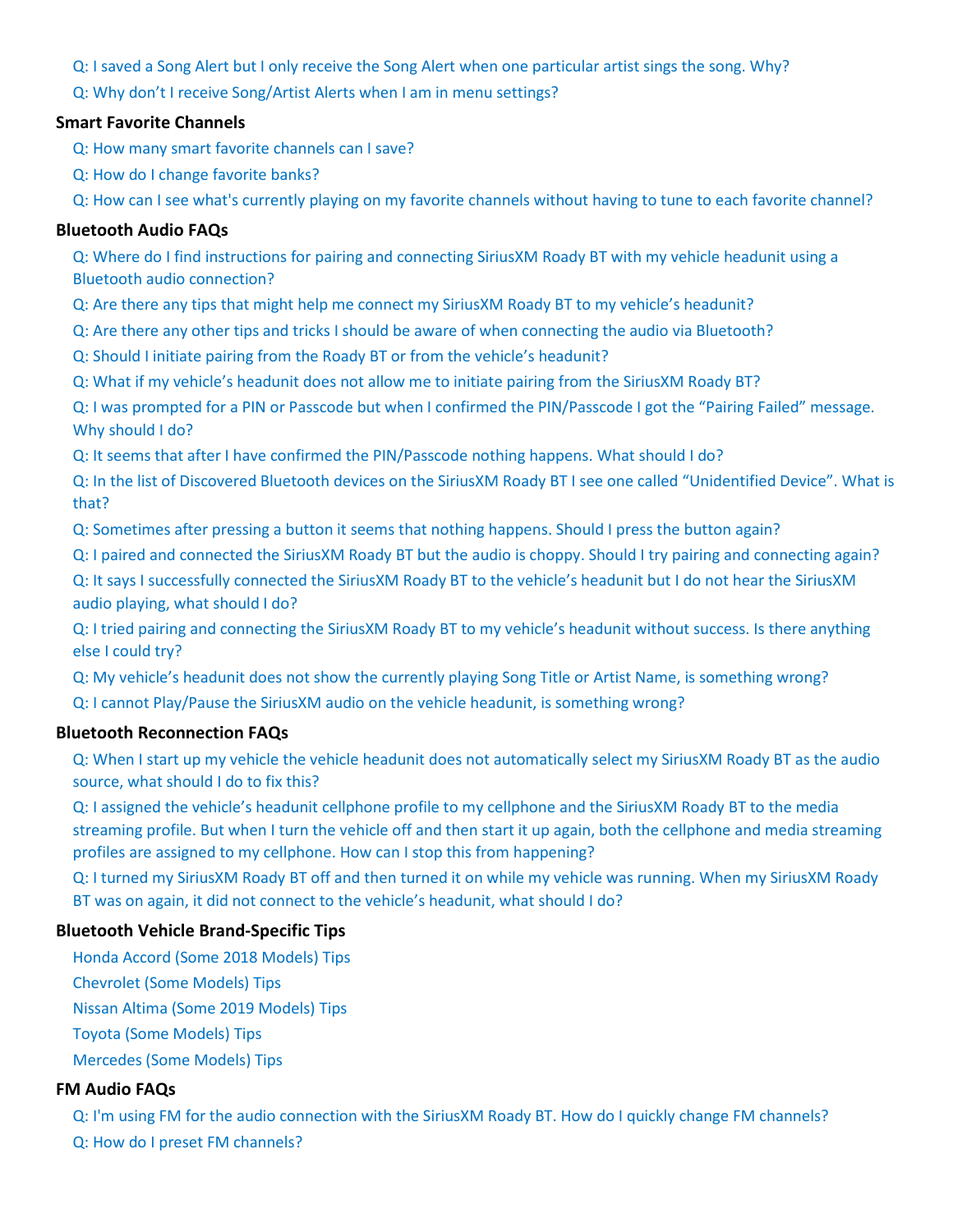## **[Troubleshooting FAQs](#page-12-3)**

[Q: What does it mean when the SiriusXM Roady BT display reads, "No Satellite Signal"?](#page-12-4)

- [Q: What does it mean when the SiriusXM Roady BT display reads, "Check Antenna"?](#page-12-5)
- [Q: What does it mean when the SiriusXM Roady BT display reads, "Acquiring Signal"?](#page-12-6)
- [Q: What does it mean when the SiriusXM Roady BT display reads, "Channel XXX Unavailable"?](#page-12-7)
- Q: What does it mean when the SiriusXM [Roady BT display reads, "Channel XXX Not Subscribed"?](#page-12-8)
- [Q: When using the Aux Cable to listen to the SiriusXM Roady BT, what does it mean when I do not hear audio?](#page-12-9)
- Q: When using Bluetooth, what [does it mean when I do not hear audio?](#page-13-0)
- [Q: When using the FM to listen to the SiriusXM Roady BT, what does it mean when I do not hear audio?](#page-13-1)

[Q: When using the FM Transmitter to listen to the SiriusXM Roady BT, what does it mean when the audio fades in and](#page-13-2)  [out or has static?](#page-13-2)

[Q: The demo mode of my SiriusXM Roady BT is playing. What can I do?](#page-13-3)

# <span id="page-2-0"></span>**General FAQs**

### <span id="page-2-1"></span>**Q: Where can I use the SiriusXM Roady BT?**

A: SiriusXM Roady BT comes with everything you need to install and enjoy satellite radio in a vehicle. It's simple to connect the cables to the Intelligent Power Adapter and the Display. For installation instructions refer to the Roady BT Quick Start Guide, or Roady BT User Guide.

The Roady BT Display is mounted in the vehicle using the provided Magnetic Adapter with the Dash Mount or Vent Mount, or purchase a compatible magnetic mounting solution (sold separately).

The Roady BT Intelligent Power Adapter is plugged into the vehicle's cigarette lighter or power adapter socket, and the cables connected to it.

For audio, use the Aux Cable, if your vehicle's headunit has Aux capability, or Bluetooth® if your vehicle's headunit as Bluetooth capability. You can also use an FM Direct Adapter (Model: FMDA25, sold separately) for an FM audio connection. You will need to purchase and install an FMDA-25. The FMDA25 should be installed by a professional installer. Prepaid Installation Cards are available for purchase from retailers or on www.siriusxm.com.

## <span id="page-2-2"></span>**Q: How do I activate the SiriusXM Roady BT?**

A: It's easy to activate the SiriusXM Roady BT. You can either go online to www.siriusxm.com/activatenow, or call 1-866- 635-2349. To complete the activation process, you will need the Radio ID.

On the SiriusXM Roady BT you can find the Radio ID by selecting Radio ID after pressing menu or by tuning to channel 0 (zero). The Radio ID is also printed on the label on the bottom of the product package and on the label on the back of the Radio. The Radio ID is eight characters long, and consists of a combination of numbers and letters. Note: The Radio ID does not use the letters F, I, O, or S. To make the activation process easy, the SiriusXM Roady BT has a built-in Activation Wizard. Just press menu and the first item in the list (for unactivated radios) will be Activate Radio. Press the Select button. A series of easy-to-follow screens will guide you through the activation process.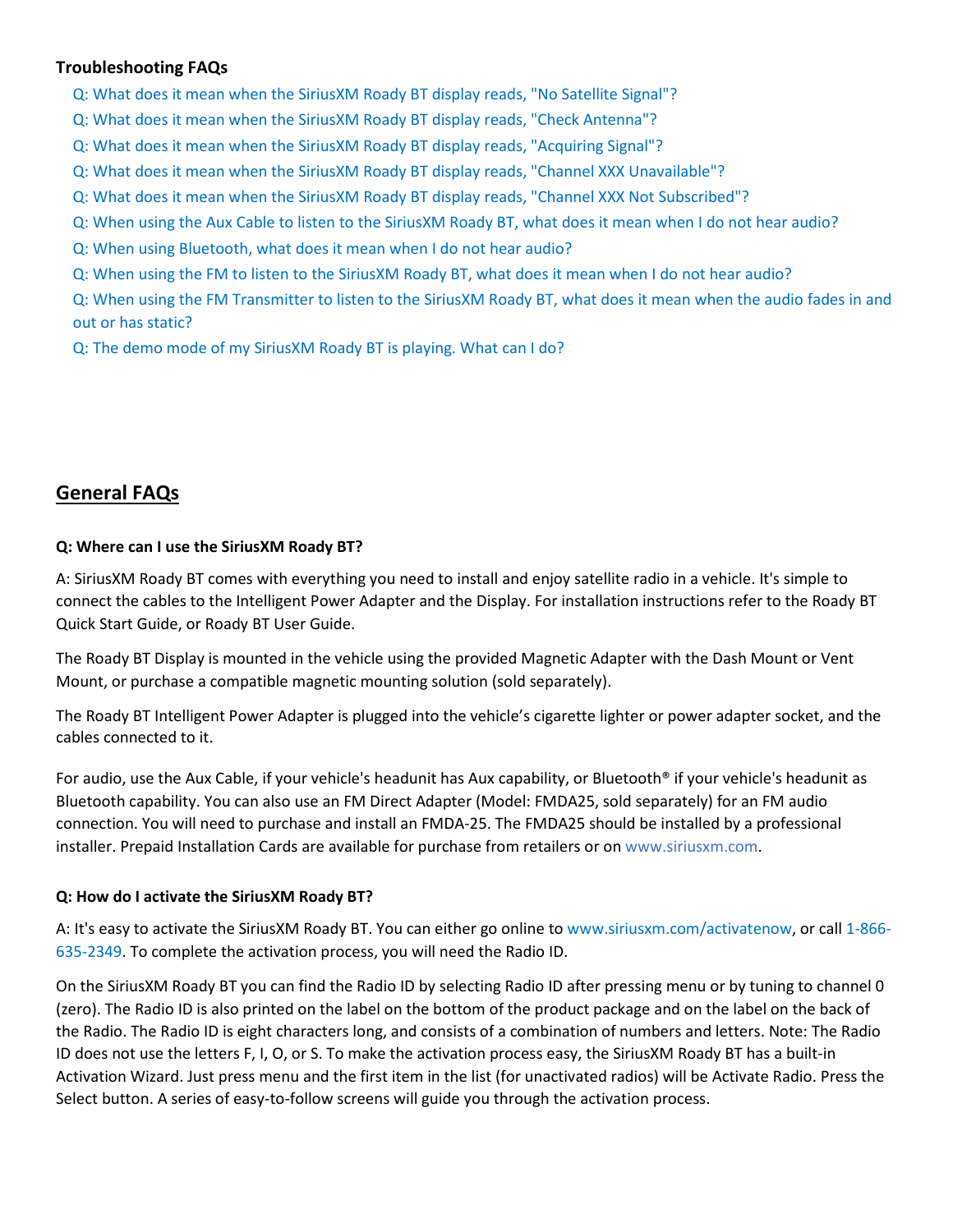### <span id="page-3-0"></span>**Q: How do I know when my Radio has been activated?**

A: Once you have completed the activation request, either via the phone or online, wait for a few minutes to allow the SiriusXM Roady BT to receive the activation signal. When your service is activated, your SiriusXM Roady BT will display the alert message that your subscription has been updated. To continue, press any button. Thereafter, you can scroll through and tune to other channels. Activation usually takes less than 15 minutes, but sometimes may take longer. We recommend you keep the SiriusXM Roady BT on until the activation process is complete.

## <span id="page-3-1"></span>**Q: I activated my Radio but I never received the alert message that my subscription was updated. I cannot tune to the channels in the subscription package I selected.**

A: You may need to send a refresh signal to your SiriusXM Roady BT to repeat the activation. Go to www.siriusxm.com/refresh and follow the instructions to send a refresh signal to your radio. Activation usually takes less than 15 minutes, but sometimes may take longer. We recommend you keep the SiriusXM Roady BT on until the activation process is complete.

## <span id="page-3-2"></span>**Q: How do I listen to the SiriusXM Roady BT in my vehicle?**

A: In order to listen to the SiriusXM Roady BT in your vehicle, you need to connect its audio to your vehicle's headunit or FM radio. There is a variety of Do-It-Yourself Installation and Professional Installation audio connection solutions:

- Use the included Aux Cable, if your vehicle's headunit as Aux In capability, to play audio through the vehicle's headunit. You may need to turn your vehicle headunit to "Aux", "Aux In" or "Auxiliary Input" mode.
- Use Bluetooth, if your vehicle's headunit has Bluetooth capability, to play audio through the vehicle's headunit. Refer to the Roady BT Quick Start Guide or User Guide, or the Bluetooth FAQs.

Professional Installation audio connection solution:

• Use an FM Direct Adapter (Model: FMDA25, sold separately) to play audio through the vehicle's FM radio, and directly connects the SiriusXM Roady BT to your vehicle's FM radio. The FMDA25 should be installed by a professional installer. Prepaid Installation Cards are available for purchase from retailers or on www.siriusxm.com.

#### <span id="page-3-3"></span>**Q: What do I need to listen to the SiriusXM Roady BT in another vehicle?**

A: If you want to remove Roady BT from your current vehicle, you can uninstall Roady BT and reinstall it into another vehicle.

## <span id="page-3-5"></span><span id="page-3-4"></span>**Q: What do I need to listen to the SiriusXM Roady BT at home and in the office? Q: What do I need to listen to the SiriusXM Roady BT on the patio, deck, or at a picnic?**

A: The SiriusXM Roady BT is designed for installation in a vehicle only.

SiriusXM has many other solutions for listening to SiriusXM: on-the-go, in your home or your office, on your deck, or by your pool. With the SiriusXM app you can listen with your smartphone, smart TV, smart speakers and displays, media players, and more. Visi[t www.siriusxm.com](http://www.siriusxm.com/) for listening options. You'll find step-by-step how to configure different devices for use with the SiriusXM app.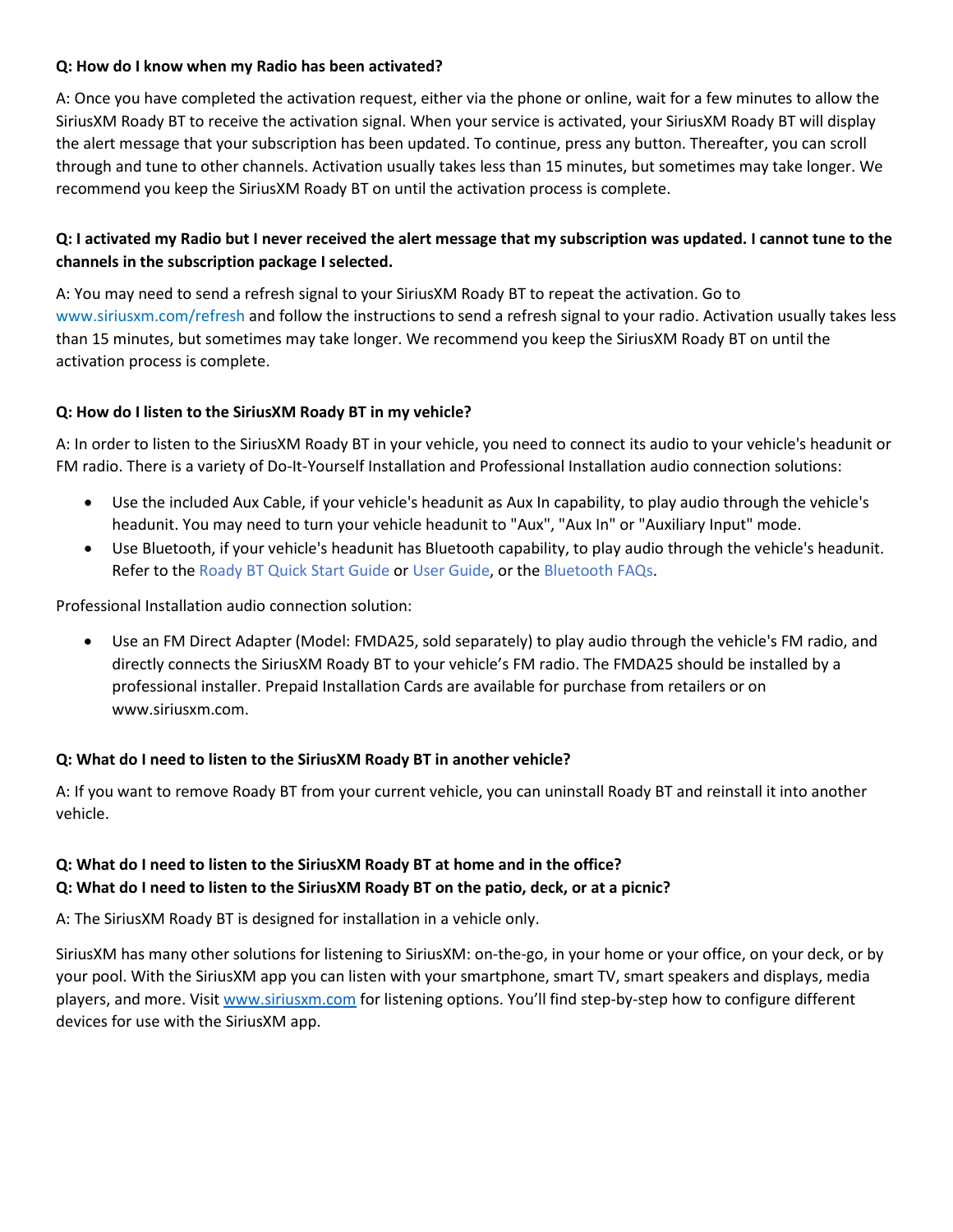# <span id="page-4-0"></span>**Programming FAQs**

### <span id="page-4-1"></span>**Q: What subscription packages are available on the SiriusXM Roady BT?**

A: The SiriusXM Roady BT is able to receive all SiriusXM audio channels and satellite programming packages. Please visit the SiriusXM website at www.siriusxm.com/subscriptions to review the available subscription packages.

### <span id="page-4-2"></span>**Q: What's the difference between the Sirius, XM and SiriusXM satellite subscription packages?**

A: Without getting too technical, there are 3 different kinds of radios, each with different technology. There are Sirius radios, XM radios and SiriusXM radios. Radios labeled as Sirius radios receive the Sirius subscription packages, XM radios receive the XM subscription packages, and SiriusXM radios receive the SiriusXM subscription packages.

### <span id="page-4-3"></span>**Q: Are there differences between Sirius, XM and SiriusXM radios?**

A: To find out more information about the available subscription packages and channel lineups, visit [www.siriusxm.com/subscriptions](http://www.siriusxm.com/subscriptions)

# <span id="page-4-4"></span>**TuneStart FAQs**

## <span id="page-4-5"></span>**Q: What is TuneStart?**

A: TuneStart automatically plays the current song from the beginning when you tune to a music channel that you had saved as a smart favorite channel. Smart favorites are channels that are saved to favorites A0-A9 and B0-B9.

# <span id="page-4-6"></span>**Q: Why does the SiriusXM Roady BT display the replay timeline and show that I am listening behind live when I tune to a smart favorite music channel?**

A: A TuneStart has occurred. TuneStart automatically plays from the beginning of the song so you will be listening behind live. Press and hold the Fast-Forward button if you want to return to live. You can also turn TuneStart off in menu settings if you do not wish to have this feature.

## <span id="page-4-7"></span>**Q: Why didn't a TuneStart occur when I tuned to a music channel?**

A: There could be several reasons:

- The music channel that was tuned was not saved as a smart favorite. The TuneStart feature is for smart favorite music channels.
- The SiriusXM Roady BT does not have the beginning of the song in memory. This happens when the SiriusXM Roady BT has been powered on while the song is being broadcast.

## <span id="page-4-8"></span>**Q: I was jumping back and forth between two smart favorite music channels, and noticed that a TuneStart occurred the first time I tuned a channel, but not after that. Why?**

A: A TuneStart will only occur once per song. For example, if you tune to smart favorite music channel A1 and a TuneStart occurs, then tune channel B1, and then tune back to channel A1 while the same song is still playing on channel A1, a TuneStart will not occur. You can still rewind to the beginning of the song by pressing and releasing the Rewind button.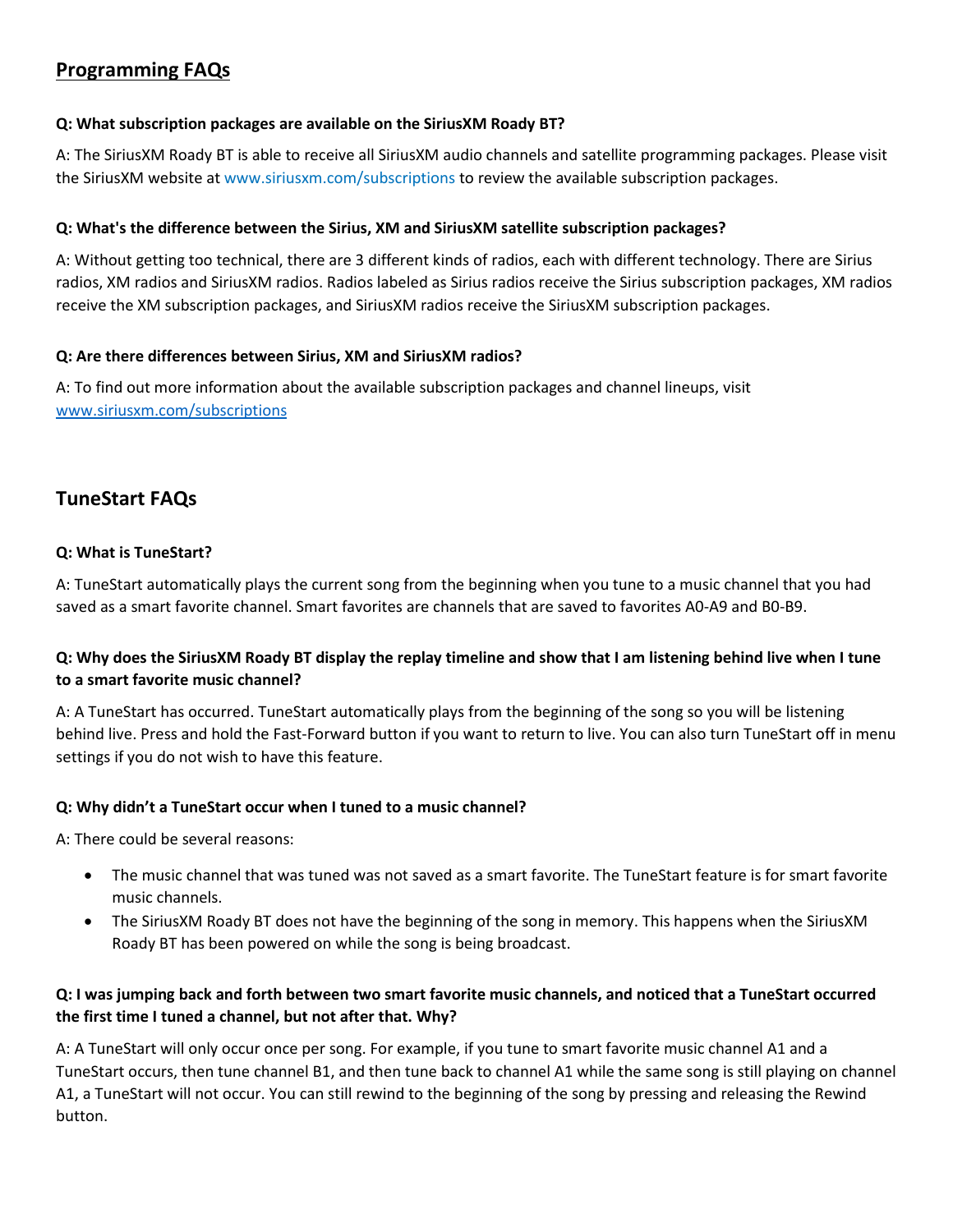# <span id="page-5-0"></span>**Album Art FAQs**

## <span id="page-5-1"></span>**Q: What is Album Art?**

A: Album Art displays the front cover of the album from which the current song is being played.

### <span id="page-5-2"></span>**Q: Why is album art not always displayed?**

A: Album Art is displayed when available. This means that for some songs album art may not be available, some channels may display album art more consistently than others, while other channels may not display album art. Also, if you tune a channel while a song is being played, there may be a delay in displaying the album art, or it may not be displayed at all.

# <span id="page-5-3"></span>**Game Alert FAQs**

### <span id="page-5-4"></span>**Q: What are Game Alerts?**

A: Game Alerts notify you when the sports teams you have selected for alerts begin playing a game.

### <span id="page-5-5"></span>**Q: I selected teams for Game Alerts but don't receive any Game Alerts when the games begin.**

A: A subscription package that includes the play-by-play sports channels of the desired leagues is required. For example, if you selected an alert for an NFL team, and your subscription package did not include NFL play-by-play sports channels, you cannot receive Game Alerts for that team/league. Check your subscription package to confirm that it includes the play-by-play sports channels for the desired leagues before selecting any teams for alerts in the leagues.

## <span id="page-5-6"></span>**Q: My subscription package did not include the play-by-play channels of a sports league, but the SiriusXM Roady BT still allows me to set alerts for teams in that league. Will I receive Game Alerts?**

A: No. We recommend you do not select alerts for teams in a league that are not included in your subscription package.

#### <span id="page-5-7"></span>**Q: Why do I receive multiple Game Alerts for the same game?**

A: SiriusXM may broadcast a game on multiple channels, for instance, for home and away games. If so, you will receive alerts for each channel that is broadcasting the game.

## <span id="page-5-8"></span>**Q: Why did I suddenly receive multiple Game Alerts when I exited menu settings?**

A: Game Alerts are delayed while you are in menu settings so they do not interrupt you. When you exit menu settings, then they are displayed.

## <span id="page-5-9"></span>**Q: How many teams can I save for alerts?**

A: You can save any number from one to all in the menu settings. Check your subscription package to confirm that it includes the play-by-play sports channels for the desired leagues before selecting any teams for alerts in the leagues.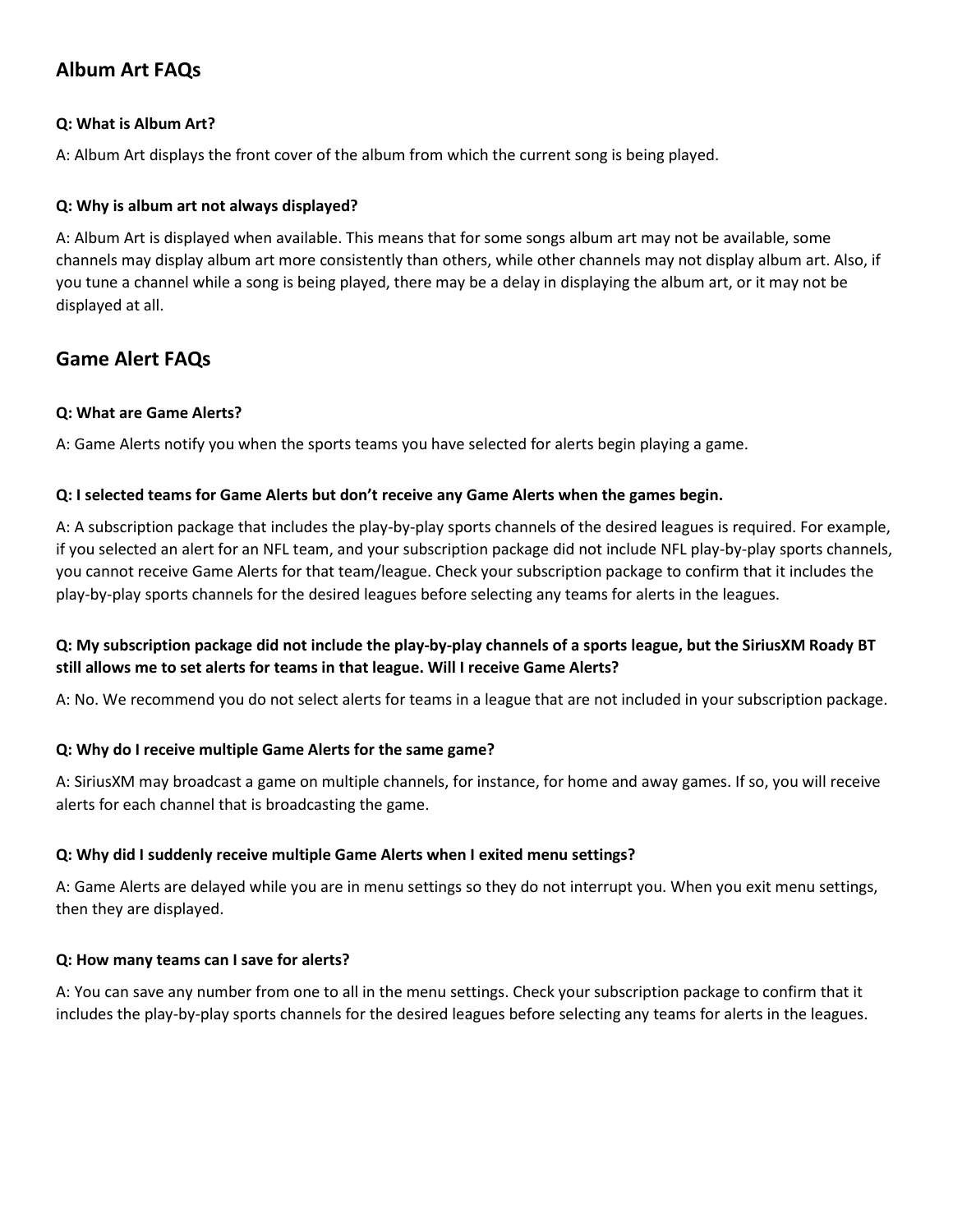# <span id="page-6-0"></span>**My Sports Zone FAQs**

## <span id="page-6-1"></span>**Q: What is My Sports Zone?**

A: My Sports Zone category is a virtual category which will display sports games which are currently being broadcast on SiriusXM along with the current score and game details.

## <span id="page-6-2"></span>**Q: I selected leagues for My Sports Zone but I don't see the My Sports Zone virtual category?**

A: A subscription package that includes the play-by-play sports channels of the desired leagues is required. For example, if you selected the NFL, and your subscription package did not include NFL play-by-play sports channels, they will not be shown in My Sports Zone. Check your subscription package to confirm that it includes the play-by-play sports channels for the desired leagues before selecting any leagues.

## <span id="page-6-3"></span>**Q: My subscription package did not include the play-by-play channels of a sports league, but the SiriusXM Roady BT still allows me to select leagues. Will they be shown in My Sports Zone?**

A: No. We recommend you do not select leagues that are not included in your subscription package.

# <span id="page-6-4"></span>**Song and Artist Alert FAQs**

### <span id="page-6-5"></span>**Q: What are Song and Artist Alerts?**

A: You can save both songs and artists to be alerted the song or the artist begins playing on any SiriusXM music channel.

### <span id="page-6-6"></span>**Q: How many songs and artists can I save for alerts?**

A: You can save a total of 100 songs and artists.

## <span id="page-6-7"></span>**Q: I have saved several artists for Artist Alerts, but I find that the alerts have become disruptive. What can I do?**

A: If you save an Artist Alert, an alert will occur every time a song by that artist begins playing on any music channel to which you are subscribed. Since some artists have their own channel, this can result in frequent Artist Alerts. Here are some suggestions:

- Turn off the Song/Artist Alerts. This way the alerts will not interrupt the audio, but you can turn them back on when desired.
- For popular artists, or those artists who have their own channel on SiriusXM, rather than saving an Artist Alert, save a Song Alert instead.

## <span id="page-6-8"></span>**Q: I saved a Song Alert but I only receive the Song Alert when one particular artist sings the song. Why?**

A: The Song Alert is associated with the artist that was singing the song when you saved the Song Alert. If you wish to have a Song Alert when the same song sung by a different artist, you'll need to save another Song Alert while the song is being sung by the different artist.

## <span id="page-6-9"></span>**Q: Why don't I receive Song/Artist Alerts when I am in menu settings?**

A: Song/Artist Alerts do not occur while you are in the menu settings so they do not interrupt you. When you exit menu settings, they will resume.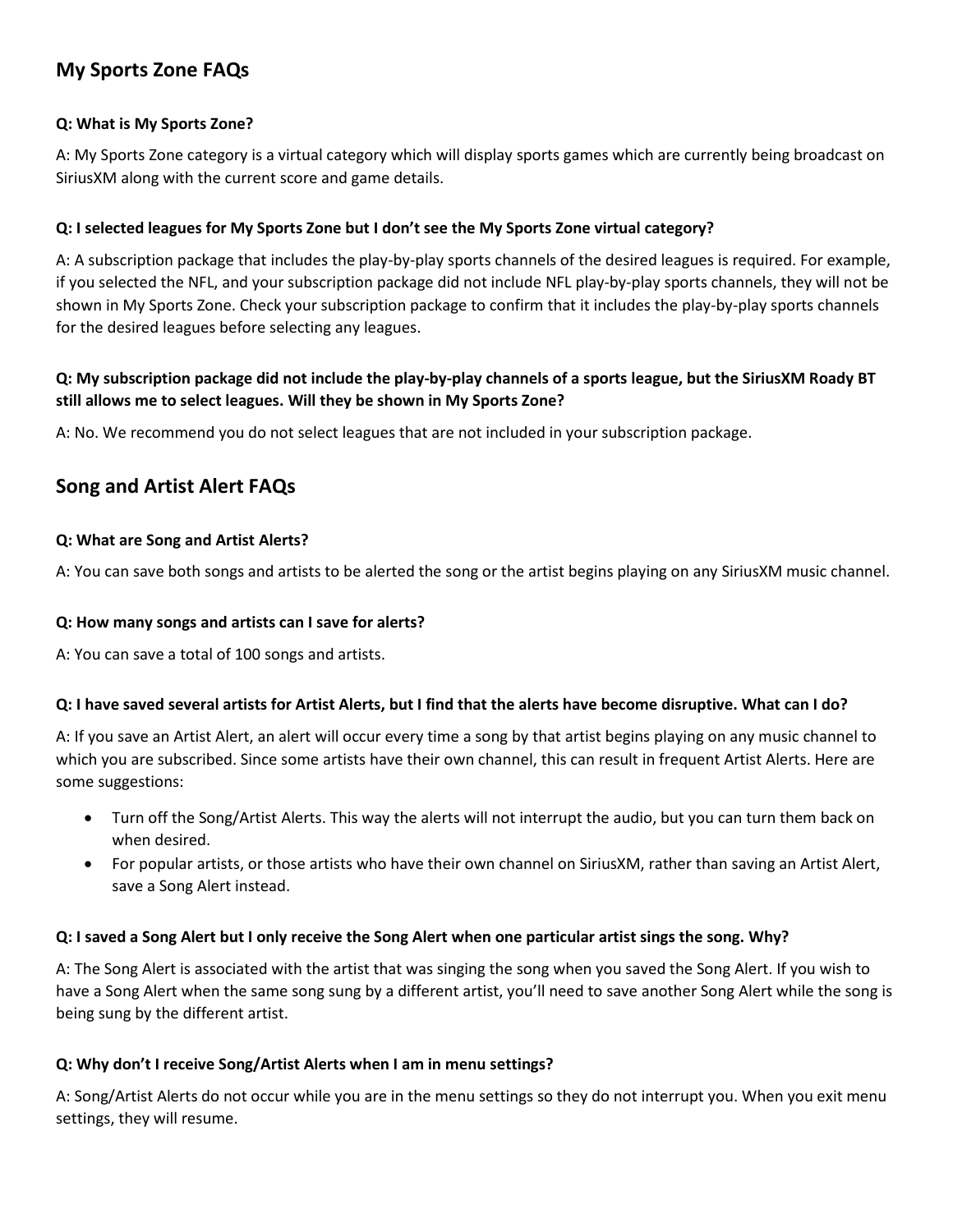# <span id="page-7-0"></span>**Smart Favorite Channels**

### <span id="page-7-1"></span>**Q: How many smart favorite channels can I save?**

A: A total of 20, 10 in bank A and 10 in bank B.

### <span id="page-7-2"></span>**Q: How do I change favorite banks?**

A Press the Bank button **#** to toggle between banks A and B. The currently selected bank is show at the bottom center of the Now Playing screen.

### <span id="page-7-3"></span>**Q: How can I see what's currently playing on my favorite channels without having to tune to each favorite channel?**

A: To view what's playing on your favorite channels, display the favorites category by pressing left arrow button on the radio.

# <span id="page-7-4"></span>**Bluetooth Audio FAQs**

# <span id="page-7-5"></span>**Q: Where do I find instructions for pairing and connecting SiriusXM Roady BT with my vehicle headunit using a Bluetooth audio connection?**

A: Complete instructions are found in the SiriusXM Roady BT User Guide here, in the section titled "**Option 2: Bluetooth Installation Instructions**". Additional helpful Bluetooth FAQs are found below.

There are two methods for pairing and connecting using Bluetooth:

- Pair from your Sirius Roady BT to the vehicle's headunit. Follow the instructions in "*Method A: Bluetooth pairing from Roady BT to the radio/headunit*".
- Pair from your vehicle's headunit to the SiriusXM Roady BT. Follow the in "*Method B: Bluetooth pairing from the vehicle radio/headunit to Roady BT*".

## <span id="page-7-6"></span>**Q: Are there any tips that might help me connect my SiriusXM Roady BT to my vehicle's headunit?**

A: Yes. While most vehicles will easily pair and connect with the SiriusXM Roady BT, and here are some additional helpful hints:

**TIP:** Most vehicle headunits will support two simultaneous connections from Bluetooth devices, one for a cellphone profile (HFP) and one for media streaming profile (A2DP).

The cellphone profile is used for voice calls with your cellphone and the media profile is used to stream audio from your cellphone, or another device such as the SiriusXM Roady BT.

**TIP:** The cellphone profile may be shown as an icon of a phone handset or an image of a smartphone, and the media profile may be shown with an icon of a musical note, or shown as "A2DP" or "A2DP/AVRCP".

**TIP:** When pairing with the SiriusXM Roady BT with your vehicle headunit, your vehicle headunit may give the option during pairing to assign only the media profile to the SiriusXM Roady BT. *This is what you want to choose* in order to have both your cellphone and the SiriusXM Roady BT simultaneously connected via Bluetooth with your vehicle's headunit. (If you do not plan on connecting a cellphone to the vehicle's headunit then you do not have to worry about this.)

**TIP:** If your vehicle headunit does not give you the option of assigning only the media profile to the SiriusXM Roady BT, the vehicle headunit may automatically assign **both** the cellphone profile and the media profile to the SiriusXM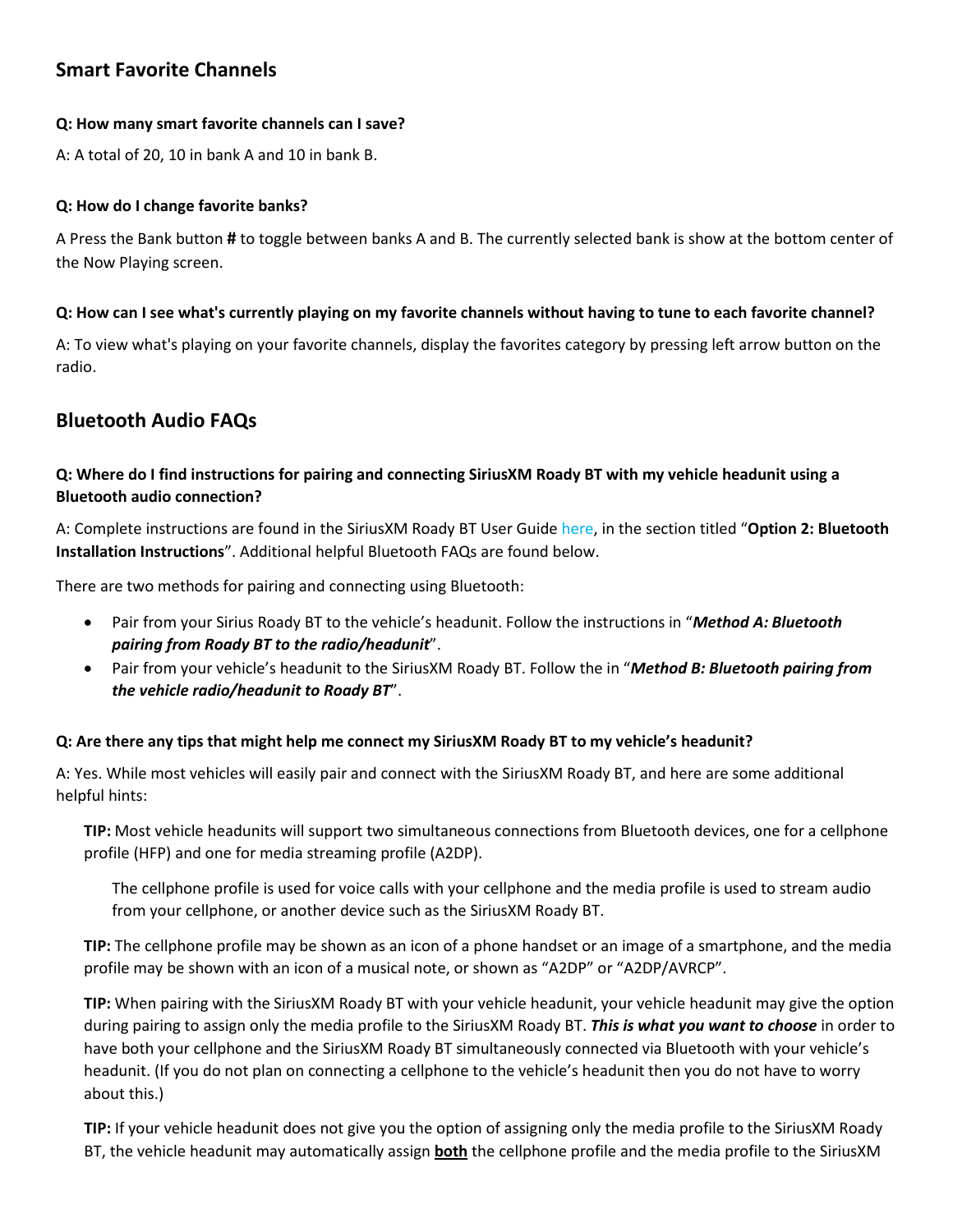Roady BT. Another possibility is that the vehicle headunit may take both profiles from a previously paired smartphone and assign them **both** to the SiriusXM Roady BT.

In the event that both profiles are assigned to the SiriusXM Roady BT, when you subsequently pair or reconnect your cellphone you will need to tell your vehicle headunit to **split** the profiles between your cellphone and the SiriusXM Roady BT. *However*, some vehicle headunits do not allow you to split the profiles between two Bluetooth devices.

Once the profiles have been split, you can use your cellphone for phone calls and the SiriusXM Roady BT for streaming the SiriusXM audio. The headunit will automatically switch to the hands free cellphone mode when you make or receive a phone call.

**TIP:** Always consult the owner's manual for the vehicle's headunit for more information and additional instructions.

## <span id="page-8-0"></span>**Q: Are there any other tips and tricks I should be aware of when connecting the audio via Bluetooth?**

A: Yes, please review and keep in mind the following tips:

**TIP:** *This one is important*: Always turn off other nearby Bluetooth devices before starting the pairing process with the SiriusXM Roady BT, devices such as a cellphone.

**TIP:** Always read the Bluetooth pairing instructions in the owner's manual for the vehicle's headunit before attempting to pair and connect the SiriusXM Roady BT. You may find helpful information specific to your vehicle's headunit.

**TIP:** Some vehicle headunits only support a limited number of paired Bluetooth devices. Before attempting to pair and connect the SiriusXM Roady BT, check that your vehicle's headunit can support an additional Bluetooth device. If not, you may have to remove a previously paired but unused device to accommodate adding the SiriusXM Roady BT.

**TIP:** In the vehicle's headunit, if you do not find the Bluetooth pairing option under the Bluetooth Settings Menu, some headunits have this function in the Menu option on the Mobile/Phone screen.

**TIP:** Some vehicle makes/models only allow Bluetooth pairing from the Phone Menu, *even for a Bluetooth media streaming device*. Be sure and check Phone Menu if you could not find this function elsewhere.

# <span id="page-8-1"></span>**Q: Should I initiate pairing from the Roady BT or from the vehicle's headunit?**

A: The default method of Bluetooth pairing and connecting is to initiate pairing with the vehicle's headunit from Roady BT. Consult the SiriusXM Roady BT User Guide section titled, "*Method A: Bluetooth pairing from Roady BT to the radio/headunit*".

# <span id="page-8-2"></span>**Q: What if my vehicle's headunit does not allow me to initiate pairing from the SiriusXM Roady BT?**

A: If the vehicle's headunit only supports pairing from headunit, then, first enable the searching for Bluetooth devices on the SiriusXM Roady BT. Once the SiriusXM Roady BT completes the search, select "Device Not Found" on the SiriusXM Roady BT. (This makes the SiriusXM Roady BT visible to the vehicle's headunit.)

Then initiate Bluetooth pairing and connection on the vehicle's headunit, and look for the SiriusXM Roady BT in the list of discovered Bluetooth devices.

Consult the SiriusXM Roady BT User Guide section titled, "*Method B: Bluetooth pairing from the vehicle radio/headunit to Roady BT*".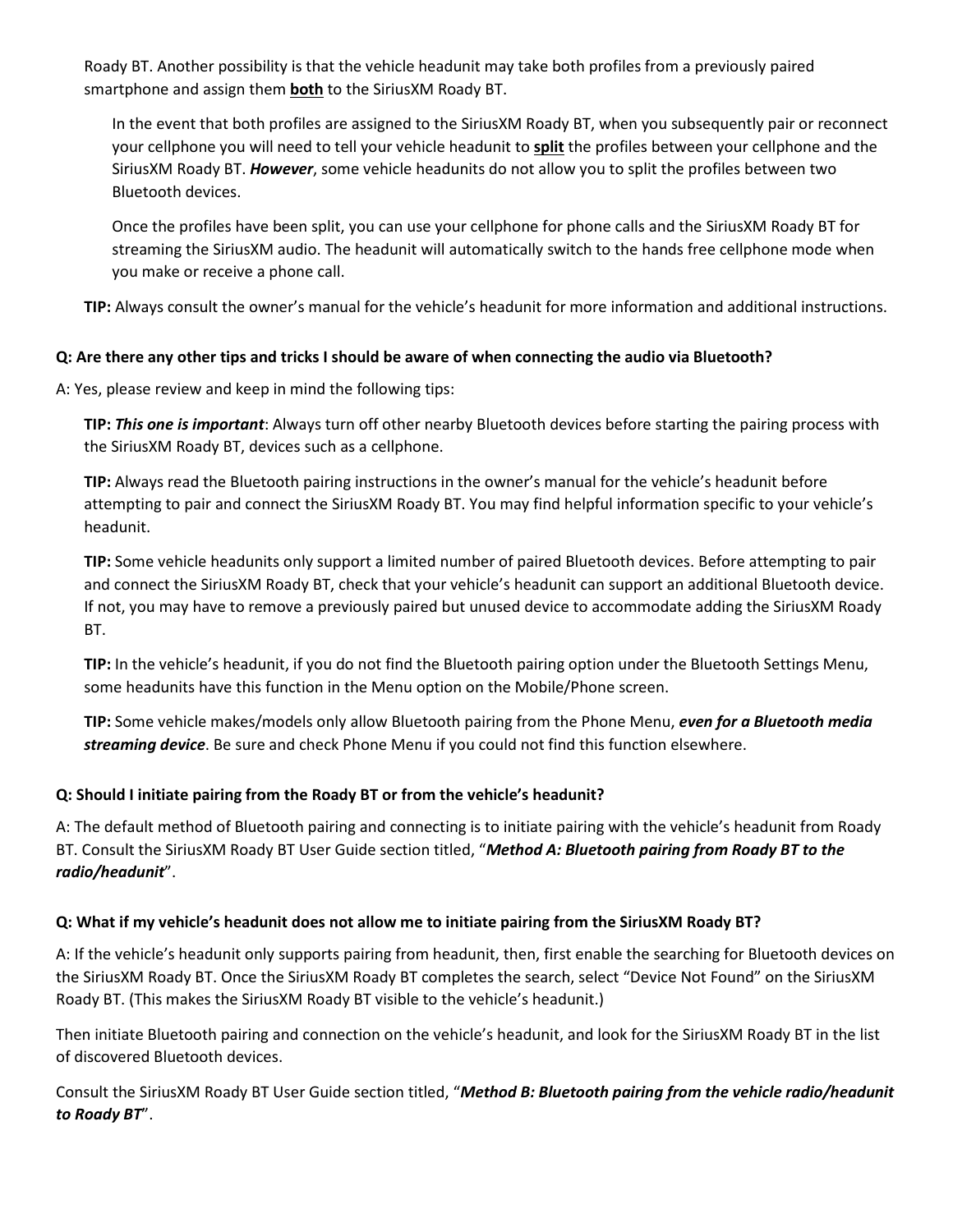## <span id="page-9-0"></span>**Q: I was prompted for a PIN or Passcode but when I confirmed the PIN/Passcode I got the "Pairing Failed" message. Why should I do?**

A: If after confirming the PIN or Passcode displayed on the screen the SiriusXM Roady BT displays the "Pairing failed" message, return back to "Bluetooth Audio" screen on the SiriusXM Roady BT by pressing Select to dismiss the "Pairing Failed" message, and then pressing the Menu button.

If you now see the vehicle's headunit is shown in the Discovered Bluetooth devices list, and the status is "not connected", this indicates that the vehicle's headunit paired successfully with the SiriusXM Roady BT, but failed to establish a connection.

You can now connect to the vehicle's headunit by selecting the headunit from the list of Discovered Bluetooth devices on the SiriusXM Roady BT and pressing the Select button. Alternately you can turn the SiriusXM Roady BT off and back on and it should now automatically connect to the vehicle's headunit.

## <span id="page-9-1"></span>**Q: It seems that after I have confirmed the PIN/Passcode nothing happens. What should I do?**

A: When confirming a PIN or passcode on the SiriusXM Roady BT, after you press the Select button the message might remain on the screen for few seconds. **Don't press any buttons!** Allow approx. 20 – 30 seconds for the pairing process to complete after confirming the PIN or Passcode.

# <span id="page-9-2"></span>**Q: In the list of Discovered Bluetooth devices on the SiriusXM Roady BT I see one called "Unidentified Device". What is that?**

A: When the SiriusXM Roady BT searches for the vehicle's headunit, most headunits will display their correct name. However, some headunits may appear as in the list of discovered Bluetooth device as "Unidentified Device". If you are certain there are no other Bluetooth devices nearby that are on, the Unidentified Device is probably the vehicle's headunit and you go ahead and select it for pairing.

## <span id="page-9-3"></span>**Q: Sometimes after pressing a button it seems that nothing happens. Should I press the button again?**

A: While performing the Bluetooth pairing process avoid pressing the same button multiple times while the pairing process is on-going. Sometimes the process takes a bit of time. Pressing a button multiple times (or pressing the Menu button) may the abort the pairing process. Wait for the SiriusXM Roady BT to respond before pressing any buttons. However, if you need to abort the pairing process, then press the Menu button.

## <span id="page-9-4"></span>**Q: I paired and connected the SiriusXM Roady BT but the audio is choppy. Should I try pairing and connecting again?**

A: On some headunits the audio might start playing choppy audio immediately after the SiriusXM Roady BT and the vehicle's headunit have successfully paired and connected. Wait for approximately 30 seconds and the audio might resolve itself. If the choppy audio continues after 30 seconds, power the SiriusXM Roady BT off and then back on. The audio should be normal.

# <span id="page-9-5"></span>**Q: It says I successfully connected the SiriusXM Roady BT to the vehicle's headunit but I do not hear the SiriusXM audio playing, what should I do?**

A: Some vehicle headunits might not change their audio source automatically to Bluetooth audio upon successfully pairing and connecting. Once pairing and connection is successful, you will need to manually change the source to Bluetooth Audio in the vehicle's headunit. Some **Toyota** headunits exhibit this behavior.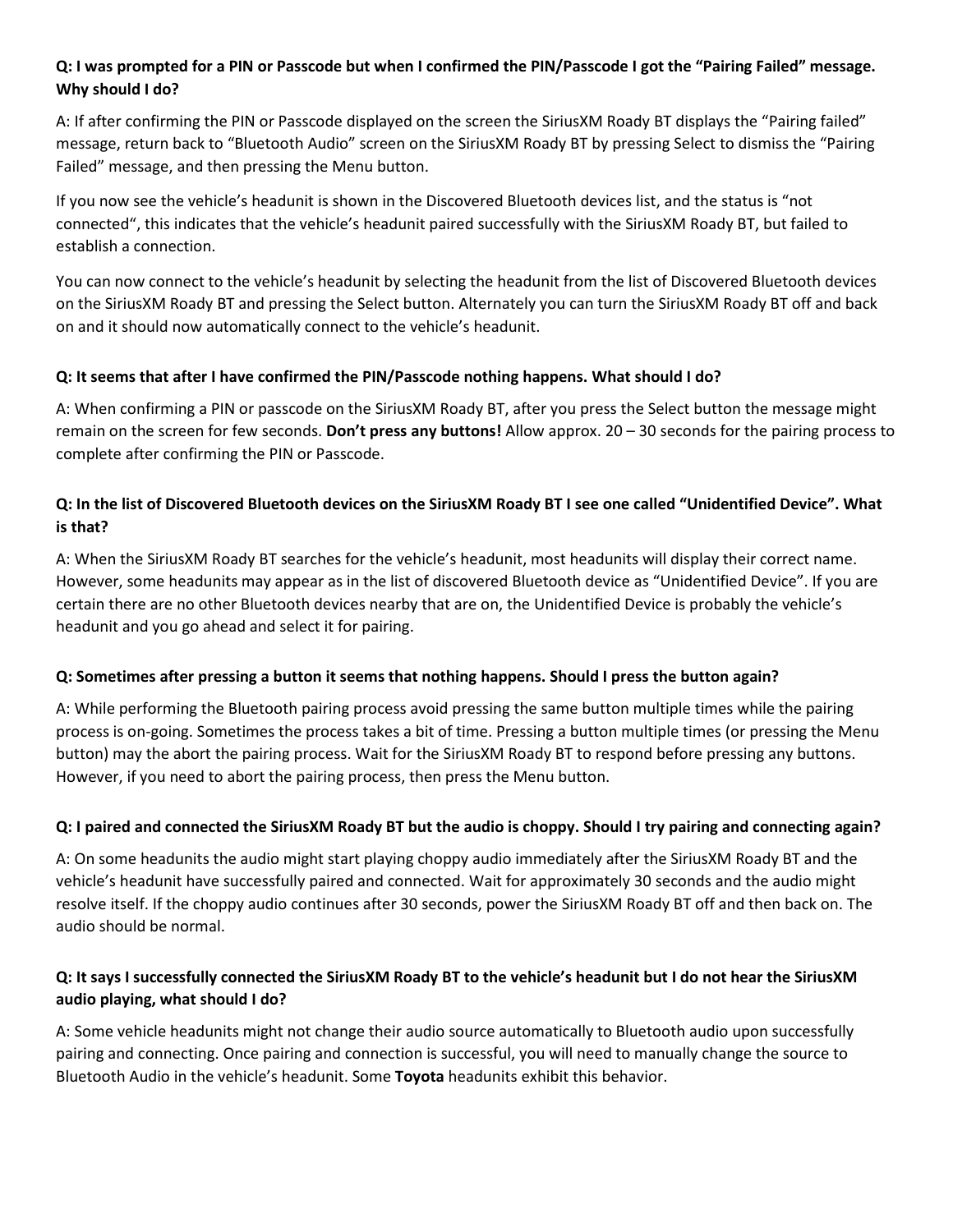## <span id="page-10-0"></span>**Q: I tried pairing and connecting the SiriusXM Roady BT to my vehicle's headunit without success. Is there anything else I could try?**

A: If the SiriusXM Roady BT fails to pair with your vehicle's headunit after multiple attempts, try pairing with the SiriusXM Roady BT set to the "Alternate" Bluetooth Device Class setting. Press the Menu button, select Audio Settings, select Bluetooth settings. Scroll down to Bluetooth Device Class and press the select button to change to "Alternate".

## <span id="page-10-1"></span>**Q: My vehicle's headunit does not show the currently playing Song Title or Artist Name, is something wrong?**

A: Once SiriusXM Roady BT is paired and connected, some vehicle headunits might not support displaying the SiriusXM Song Title, Artist Name, and other information. This is not a malfunction of your SiriusXM Roady BT.

## <span id="page-10-2"></span>**Q: I cannot Play/Pause the SiriusXM audio on the vehicle headunit, is something wrong?**

A: Some vehicle headunits might not support Play/Pause function. This is not a malfunction of your SiriusXM Roady BT.

# <span id="page-10-3"></span>**Bluetooth Reconnection FAQs**

# <span id="page-10-4"></span>**Q: When I start up my vehicle the vehicle headunit does not automatically select my SiriusXM Roady BT as the audio source, what should I do to fix this?**

A: Some vehicle headunits will default to either the OEM built-in SiriusXM or FM as the audio source. This happens because the headunit cannot find the previously connected Bluetooth device within few seconds as Roady BT is powering up. If this happens you will need to manually change the audio source for the vehicle headunit to the Bluetooth audio source.

# <span id="page-10-5"></span>**Q: I assigned the vehicle's headunit cellphone profile to my cellphone and the SiriusXM Roady BT to the media streaming profile. But when I turn the vehicle off and then start it up again, both the cellphone and media streaming profiles are assigned to my cellphone. How can I stop this from happening?**

A: After a vehicle ignition off and on, some vehicle headunits may connect both the cellphone and media streaming profiles to the cellphone for both profiles. If this happens you will need to connect the SiriusXM Roady BT to the media streaming profile to hear the SiriusXM audio.

If you are using an Android cellphone and the SiriusXM Roady BT simultaneously, you can change the Bluetooth settings in your Android phone for a hands-free only connection. This will keep the vehicle's headunit from reassigning the media streaming profile to the cellphone.

# <span id="page-10-6"></span>**Q: I turned my SiriusXM Roady BT off and then turned it on while my vehicle was running. When my SiriusXM Roady BT was on again, it did not connect to the vehicle's headunit, what should I do?**

A: Some vehicle headunits will not automatically reconnect Bluetooth if the SiriusXM Roady BT is turned off and on again while the vehicle is running. You will have to manually initiate the Bluetooth connection in order to hear the SiriusXM audio. Some Mercedes and Toyota vehicle headunits may exhibit this behavior.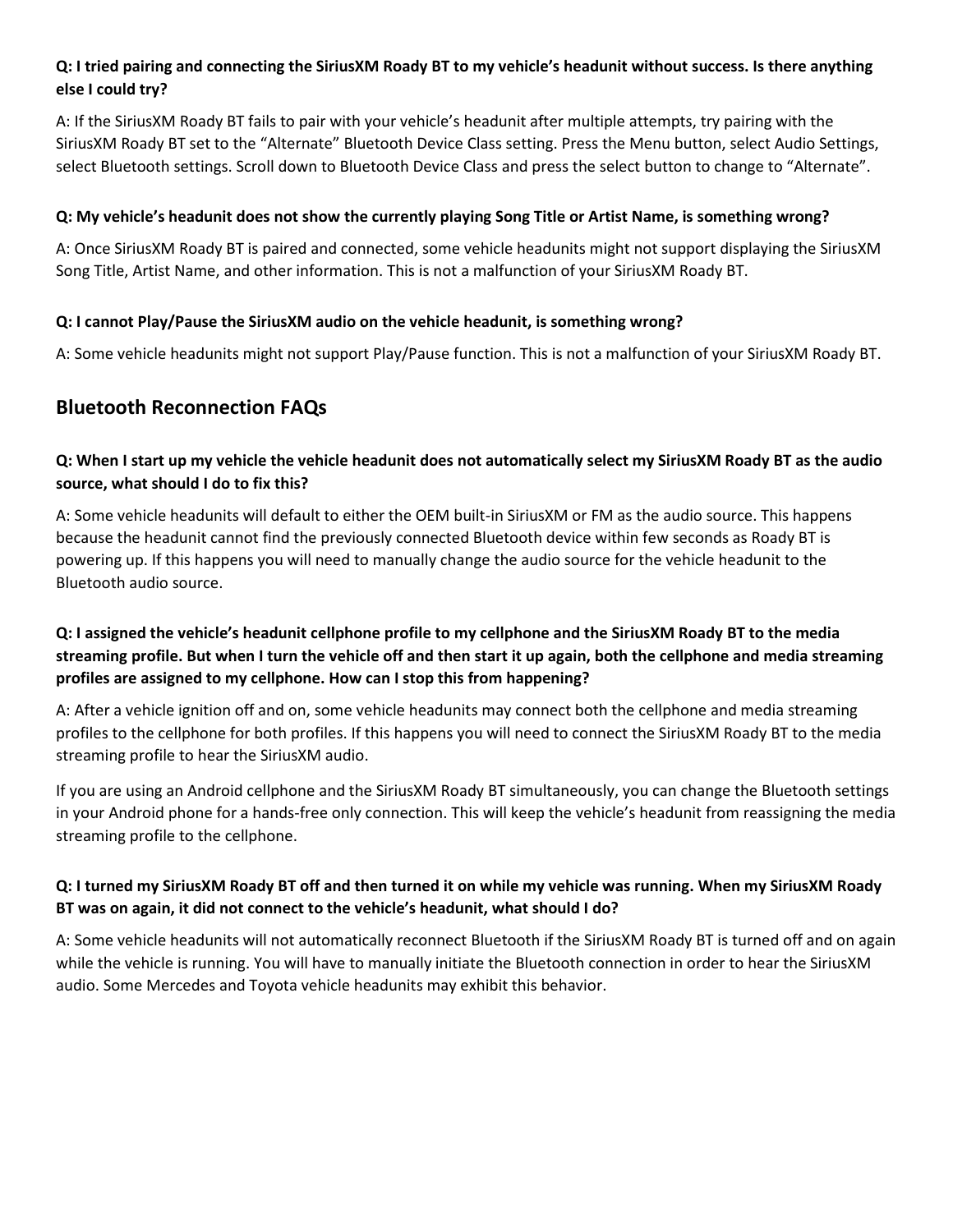# <span id="page-11-0"></span>**Bluetooth Vehicle Brand-Specific Tips**

## <span id="page-11-1"></span>**Honda Accord (Some 2018 Models) Tips**

Some trim levels of 2018 Honda Accord s might not display "Roady BT" in the list of connected Bluetooth devices on the vehicle headunit, even though Roady BT is paired and connected, and streaming the SiriusXM audio. But, on the Now Playing screen of the Bluetooth source it will show "Roady BT" as connected and streaming the SiriusXM audio.

### <span id="page-11-2"></span>**Chevrolet (Some Models) Tips**

Please follow these steps If you have a difficulty pairing and connecting a Chevrolet headunit with your SiriusXM Roady BT.

- 1. Initiate pairing from the SiriusXM Roady BT. (Consult the SiriusXM Roady BT User Guide section titled, "*Method B: Bluetooth pairing from the vehicle radio/headunit to Roady BT*".)
- 2. Confirm the PIN on SiriusXM Roady BT and **wait** until the "Pairing failed" message is displayed on the SiriusXM Roady BT before doing the next step.
- 3. Confirm the PIN on the vehicle headunit. Once the PIN is confirmed the headunit will immediately time out or abort Bluetooth connection attempt.
- 4. On the SiriusXM Roady BT, go back to the main Bluetooth menu (press the Select button to dismiss the "Pairing Failed" message, and press the Menu button).
- 5. "My Chevrolet" should now be shown in the Discovered Bluetooth device list as "Not Connected". Select "My Chevrolet" to initiate the Bluetooth connection.

Roady BT will now connect successfully and start steaming the SiriusXM audio.

#### <span id="page-11-3"></span>**Nissan Altima (Some 2019 Models) Tips**

Some trim levels of Nissan Altima vehicle headunits might display the "waiting for audio" message after reconnection with the SiriusXM Roady BT, *even though the SiriusXM audio can be heard*. To clear the "waiting for audio" message press the Play/Pause button on your SiriusXM Roady BT.

#### <span id="page-11-4"></span>**Toyota (Some Models) Tips**

- 1. After successfully pairing and connecting to the SiriusXM Roady BT the SiriusXM audio does not play. Some Toyota vehicle headunits do not change their audio source automatically to Bluetooth audio upon successfully pairing and connecting. Once pairing and connection is successful, you will need to manually change the source to Bluetooth Audio in the vehicle's headunit.
- 2. While the vehicle is running, if the SiriusXM Roady BT is turned off and back on, it may not automatically reconnect to the vehicle's headunit. You will have to manually initiate the Bluetooth connection in order to hear the SiriusXM audio.

#### <span id="page-11-5"></span>**Mercedes (Some Models) Tips**

While the vehicle is running, if the SiriusXM Roady BT is turned off and back on, it may not automatically reconnect to the vehicle's headunit. You will have to manually initiate the Bluetooth connection in order to hear the SiriusXM audio.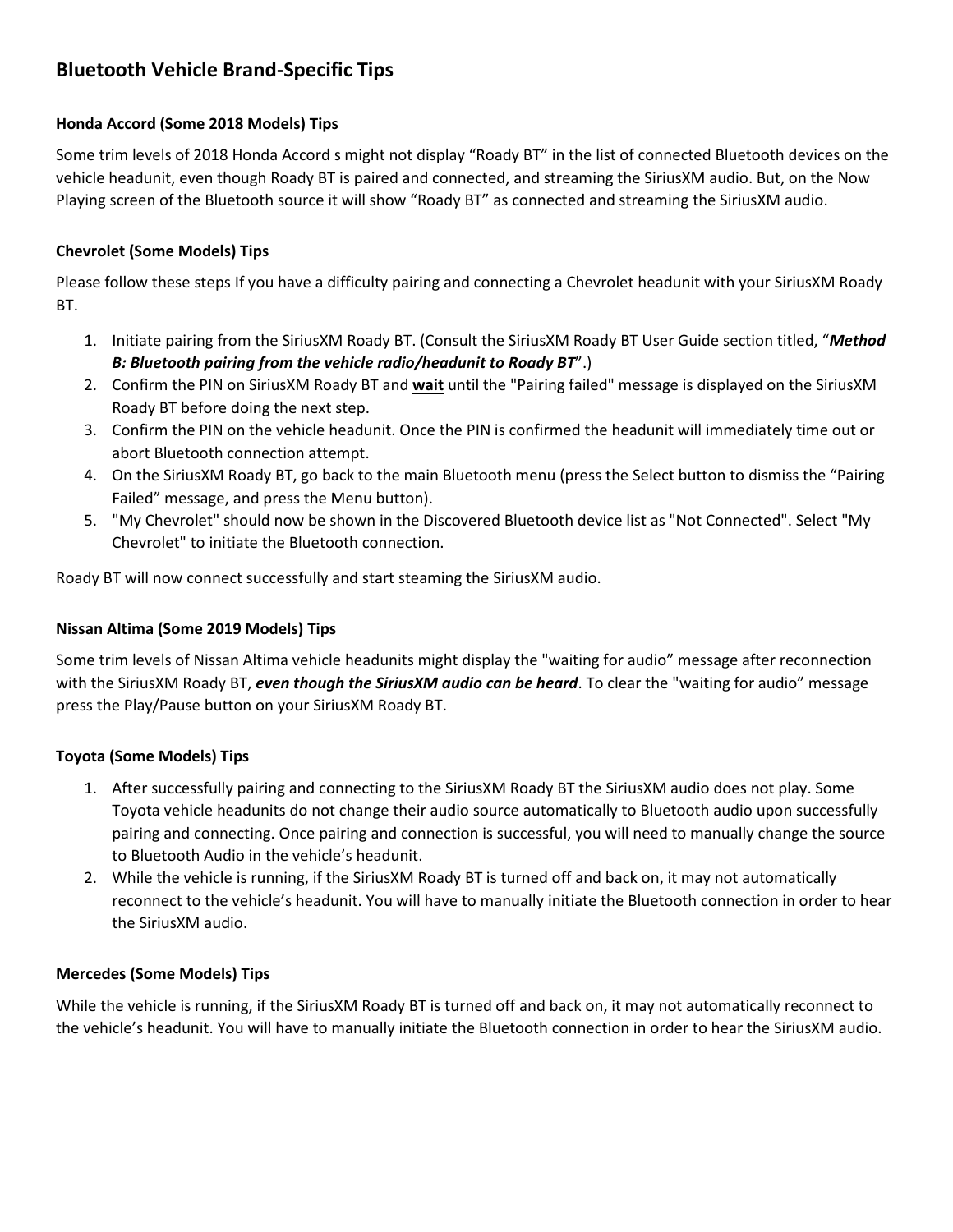# <span id="page-12-0"></span>**FM Audio FAQs**

### <span id="page-12-1"></span>**Q: I'm using FM for the audio connection with the SiriusXM Roady BT. How do I quickly change FM channels?**

A: Press the Menu button, scroll down to Audio Settings and press the Select button. Scroll down to FM channels and press the Select button. Then highlight and select one of the FM channels that you have saved. Be sure to set your vehicle radio to the same FM channel.

### <span id="page-12-2"></span>**Q: How do I preset FM channels?**

A: Press the Menu button, scroll down to Audio Settings and press the Select button. Scroll down to FM channels and press the Select button. Choose an empty FM preset denoted by "---" and use the Up/Down and Left/Right buttons to set the FM channel. When you have selected the FM channel press the Select button to save it as an FM preset. You will be prompted to set your vehicle radio to the same FM channel.

# <span id="page-12-3"></span>**Troubleshooting FAQs**

### <span id="page-12-4"></span>**Q: What does it mean when the SiriusXM Roady BT display reads, "No Satellite Signal"?**

A: It means the antenna is not receiving the satellite signal. Make sure the Magnetic Mount Antenna is mounted outside of the vehicle with a clear view of the sky. If you are in an obstructed area (such as, a covered garage, tunnel etc.), you should begin receiving the signal again after clearing the obstruction.

### <span id="page-12-5"></span>**Q: What does it mean when the SiriusXM Roady BT display reads, "Check Antenna"?**

A: It means the antenna may not be securely connected to the Intelligent Power Adapter. Make sure that the Magnetic Mount Antenna cable is firmly and securely plugged into the Intelligent Power Adapter. If the message persists, most likely the Magnetic Mount Antenna or the antenna cable has been damaged. You may need to replace the antenna. Replacement antennas can be purchased online and at your favorite retailers.

## <span id="page-12-6"></span>**Q: What does it mean when the SiriusXM Roady BT display reads, "Acquiring Signal"?**

A: This message is perfectly normal. It simply means that the SiriusXM Roady BT is acquiring audio or program information. This message usually goes away after a few seconds.

## <span id="page-12-7"></span>**Q: What does it mean when the SiriusXM Roady BT display reads, "Channel XXX Unavailable"?**

A: If your SiriusXM Roady BT is activated and you get this advisory when attempting to direct tune to a channel, it means that the channel you've entered is not currently broadcasting. Tune to a channel that is currently broadcasting.

## <span id="page-12-8"></span>**Q: What does it mean when the SiriusXM Roady BT display reads, "Channel XXX Not Subscribed"?**

A: If your SiriusXM Roady BT is activated and you get this advisory when attempting to direct tune to a channel, it means that the channel you've entered is not in the subscription package you selected. To find out more information about the available subscription packages and channel lineups, visit www.siriusxm.com/subscriptions.

#### <span id="page-12-9"></span>**Q: When using the Aux Cable to listen to the SiriusXM Roady BT, what does it mean when I do not hear audio?**

A: You may not have the correct audio input source selected on your vehicle's headunit. Ensure you have selected the Aux audio input source on your vehicle's headunit. Additionally, check all the cables and connections between the SiriusXM Roady BT and your vehicle's headunit to ensure they're securely connected and undamaged.